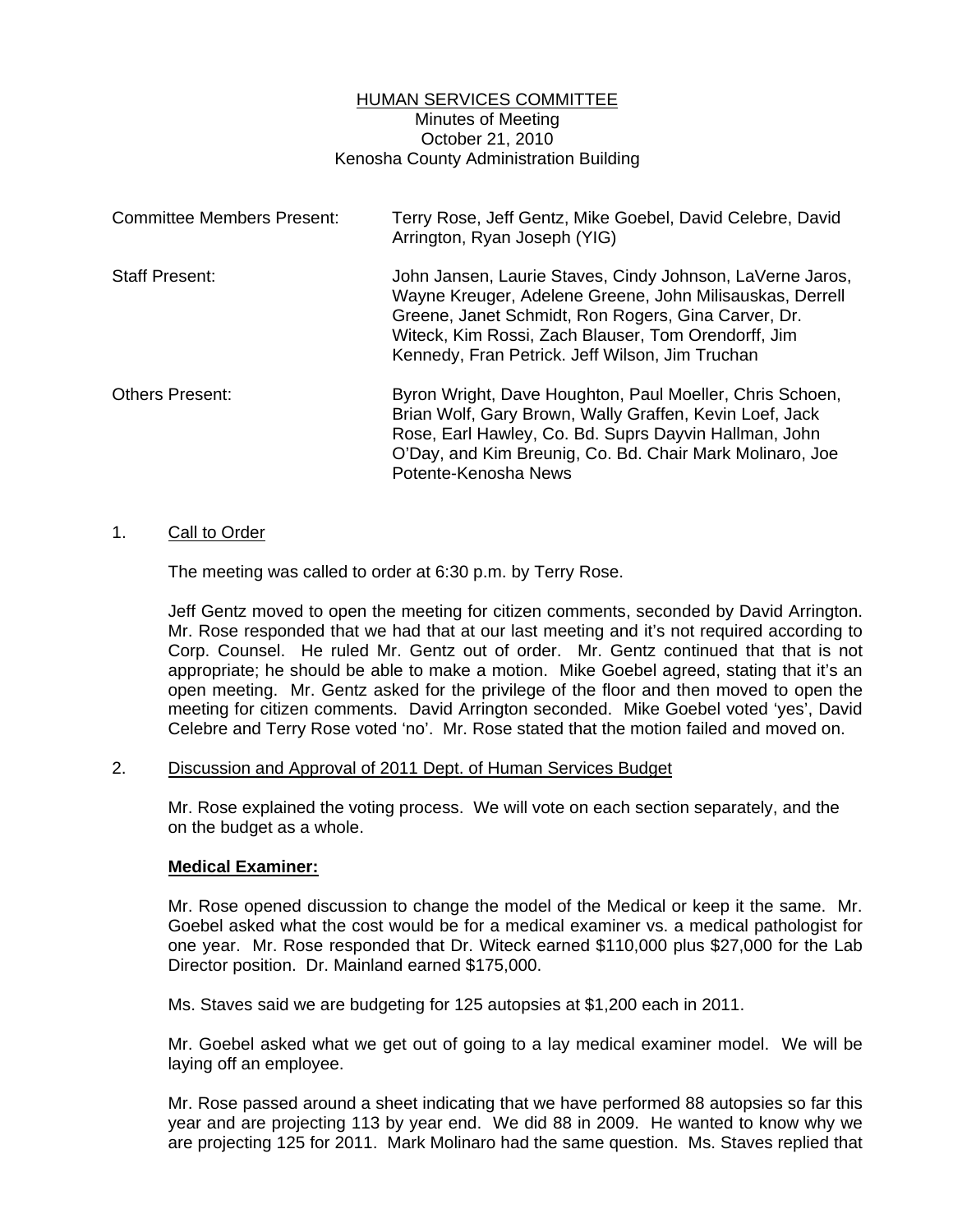we did 127 in 2008. Under Dr. Mainland, the following autopsies were performed: 148 in 2005, 153 in 2006, 166 in 2007, and 127 in 2008.

 Gina Carver said that with Dr. Mainland, we had referral autopsies. We did not do that with Dr. Witeck. Mr. Goebel asked who determines if an autopsy needs to be performed. Ms. Carver replied that of 1,200 deaths in the county, 993 will be referred to us for investigation. We need to determine how that person died. Sometimes we only need to perform an external investigation, while others need an internal investigation. The medical examiner makes that call. A lay medical examiner may do more or fewer autopsies. Ms. Staves added that the current staff has input into this decision. Based on their reports and what they find at the scene is part of the decision. Only autopsies are being outsourced.

 David Celebre, also a member of the Administration Committee, said that earlier this week, that committee approved the de-funding of medical examiner staff. It was presented to them that this was the move the County wants to make - that a full-time medical examiner is not necessary. It was also the decision of the Administration Committee.

 Jeff Gentz said he sees 3 choices: (1) hire a full-time medical examiner like the Dr. Mainland model, (2) have a part-time medical examiner to be called upon when autopsies are needed, like the Dr. Witeck model, or (3) go with the lay medical examiner model. How do we want our Medical Examiner office to be structured?

 Kim Breunig asked why one deputy medical examiner was being cut. Ms. Staves answered that the lay medical examiner will take the place of that position. Ms. Breunig asked if the qualifications will be the same. Will the person coming in have the same qualifications as the DME who is being layed off? Ms. Staves said that information would be available in Personnel.

 Mike Goebel said that we need a job description for the lay medical examiner. We can't make a decision without all of this information.

 Mark Molinaro said that we shouldn't get caught up in the qualifications of the person. We need to trust in Personnel to be sure they will hire a qualified person. We need to look at what is in the budget. We could save \$6,000 for every 5 fewer autopsies, and then we could revisit their budget in 6 months if more money is needed.

 Ms. Breunig expressed concern about autopsies where family members are physically waiting for the autopsy to be completed. They will now have to drive to Milwaukee to wait for that. Gina Carver responded that we still have a morgue in Kenosha. Milwaukee 'could' come here on specific cases to perform the autopsy. We have budgeted for 4 of those cases. There will be additional costs for supplies, etc.

 Terry Rose said he wants to stick with the current medical examiner system. The lay medical examiner proposal costs more money and we get less. He will support retaining the current system and at last year's level. Mike Goebel agreed with Terry Rose, stating that we should leave it the way it is.

 Mr. Gentz said that Dr. Witeck came under unusual circumstances. We may not be able to find someone like him. He doesn't think we will save money if we hire someone else. He asked if there are others in the State that work the same way.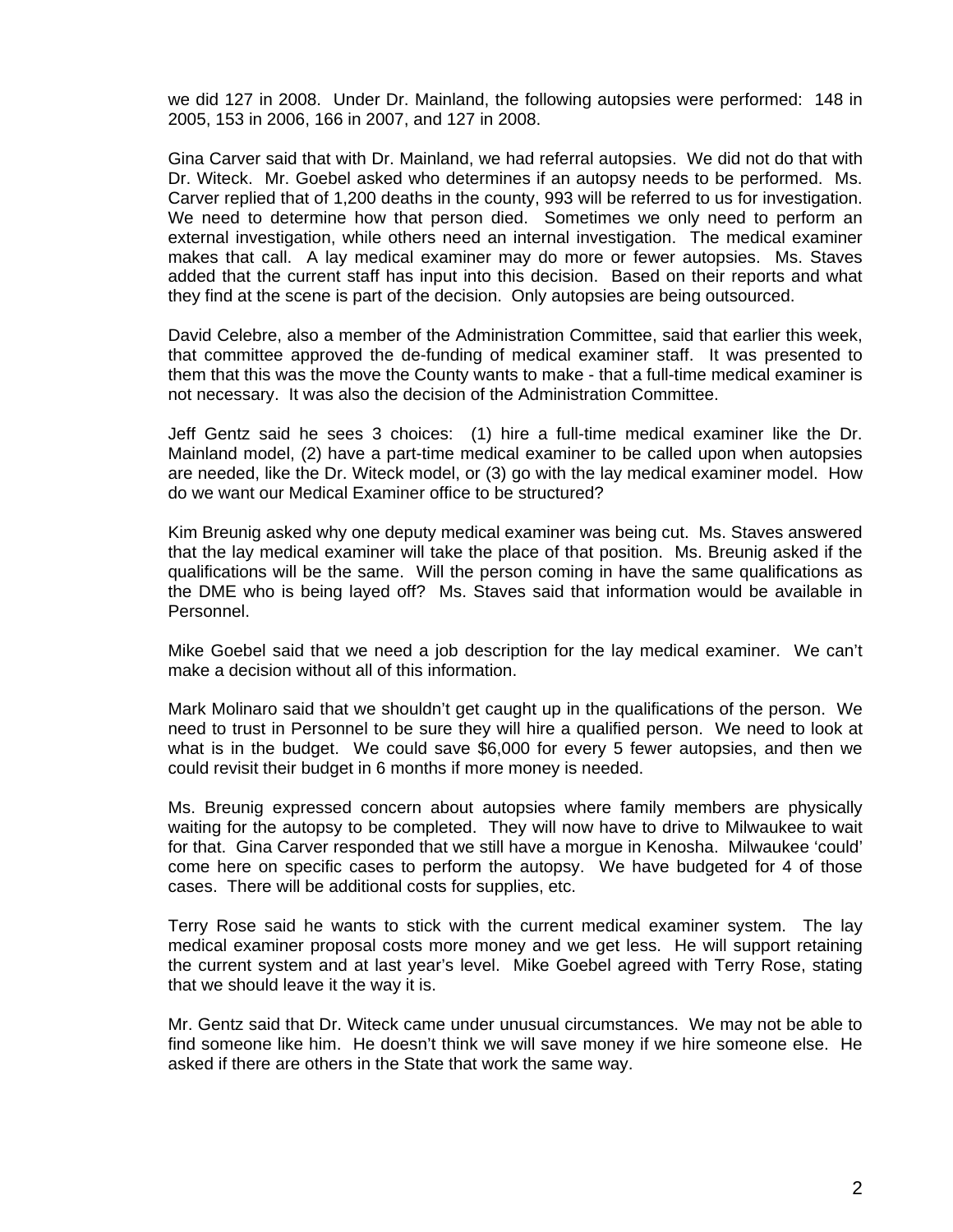John Jansen said that Dr. Witeck was able to do autopsies outside of the county. Dr. Mainland was full-time at \$175,000 and only worked for Kenosha County. The number of autopsies grew during her employment. It will cost much more to hire a full-time medical examiner. It was quite an effort and took a long time before Dr. Mainland was finally hired. Meanwhile, we will be shipping autopsies out of the county at a higher cost. We will do this, but it will cost more. We brought our DHS budget in at \$250,000 less than last year.

 Laurie Staves explained that the 'Other Autopsies Performed' line item on the Medical Examiner Annual Statistics handout are the autopsies that we paid for when the medical examiner was on vacation or at a conference. We did not know that Dr. Witeck was leaving when we submitted the budget in July. Dr. Witeck was part-time and only came in to do autopsies. The two contracts are different.

 Mr. Gentz stated that this will not save us money keeping it the same way. He is comfortable with the solutions and budget as presented.

 Kim Breunig said that the DA has to increase their budget for the expert witness fees now. Mark Molinaro believes it's increasing from \$15,000 to \$38,000. Ms. Breunig asked who takes the bodies to Milwaukee. Ms. Carver explained that we have two vans to transport bodies. We will call Milwaukee to report the death and let them know when we will be taking the body there. Milwaukee gives preference to out-of-county autopsies. We use our people to drive the vans. Ms. Breunig said this is a lot of wasted staff time and driving time.

 David Arrington commented that he understands we have a responsibility to the people for staying at the 2.75% levy increase, but he is comfortable with this budget and supports it, just as it has been presented.

 MOTION to approve the Medical Examiner 2011 budget as presented by Jeff Gentz, seconded by David Arrington. David Celebre voted 'yes'. Terry Rose and Mike Goebel voted 'no'. Motion carried, 3-2.

### **Office of the Director:**

 Terry Rose asked why revenue was down. Ms. Staves replies that \$25,000 was the elimination of the State allocation for the Veterans Assisted Living Study costs. Our revenue is actually increasing by \$14,522 for the shared revenue allocation. Staff in OOD serve all divisions, so we can share in their funding sources which pays for the OOD staff time.

 MOTION to approve the Office of Director 2011 budget as presented by Jeff Gentz, seconded by David Arrington. MOTION CARRIED UNANIMOUSLY.

### **Central Services:**

 Ms. Staves stated that Central Services serves all of the Job Center divisions and partners There is no levy because each division pays their share of the costs.

 MOTION to approve the Central Services 2011 budget as presented by Jeff Gentz, seconded by Mike Goebel. MOTION CARRIED UNANIMOUSLY.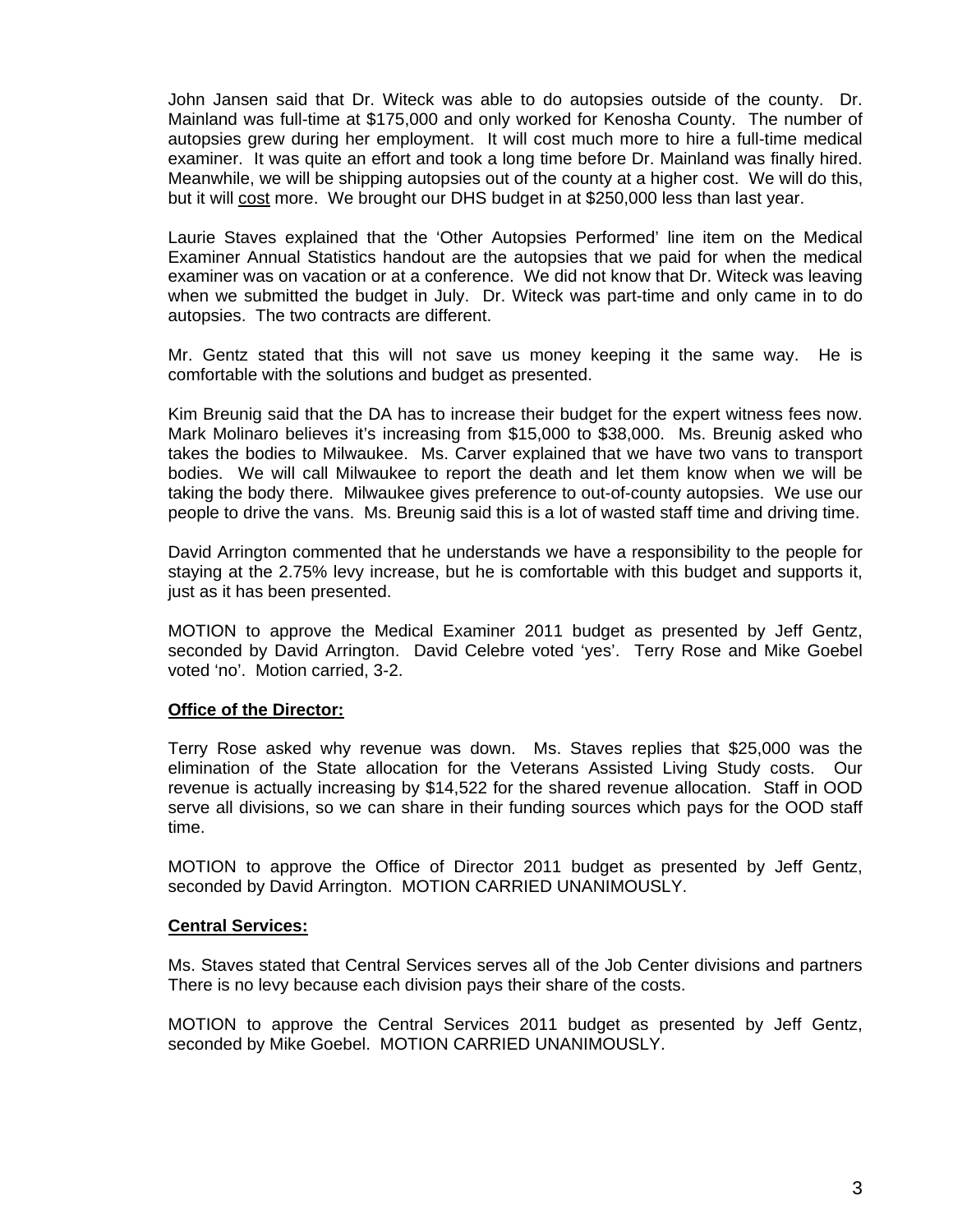# **Brookside Care Center:**

 Jeff Gentz stated that he was initially concerned about going from 25 - 29 Medicare beds in 2011. But then he met with Fran Petrick and OOD staff and is now confident that Brookside will be able to meet that number. He is comfortable with Brookside's 2011 budget.

 Mark Molinaro questioned the staff increases. Ms. Staves stated that Supervisor Joe Clark had also requested information on this. She distributed a detailed information sheet on the positions to all members. The Nursing Office Manager position is an existing position that is increasing from 32 hours to 40 hours. She does the scheduling and makes calls to cover the call-ins. There are a lot of call-ins and we have to be sure we have enough staff. She also receipts and distributes nursing supplies and helps with medical records filing.

 The unit secretary will be freeing up our licensed nurses. Our residents need to see specialists, especially our rehab patients. Currently, our nurses are setting up appointments and arranging transportation. There is also a lot of paperwork and charts that need to be kept current with the progress notes, copying of medical records, etc. This is clerical work which the secretary can handle. Everything at Brookside is Medicare driven. With Medicare comes a lot of paperwork and we need more staff. This will free up the nurses to be with the residents, where they should be.

 The two 24-hour housekeeping positions are 2nd shift. We currently only have 1st shift. We could have a resident discharged at 4:00 p.m. and then have an admission at 5:00 or 6:00 p.m., but we need a second shift to clean the room. This will help us meet the 29 Medicare rooms. Keep in mind that we get reimbursed for a patient who is in the facility at midnight, so having late day admissions will help to decrease vacant days. Kristine Palmas, our Admissions Coordinator, is going out to the hospitals, setting up booths, and getting the word out that we are a rehab facility as well. We believe that 29 is doable, but not without these positions.

 Mr. Molinaro acknowledged that the justification is here for these positions. But he asked, what happens in 2012? Will Brookside be adding another 2, 3 or 4 positions?

 Mr. Gentz replied that he also asked these questions. Yes, Brookside is asking for more positions, but going back from 29 Medicare rooms to 26 will reduce the revenue. He will not be comfortable with leaving it at 26.

 Ms. Staves explained that in going from 29 to 25 beds, we would be short about \$282,000 without the positions. Adding 4 Medicare beds will result in an increase of \$508,000 in revenue, for a total of \$135,000 to be added to the General Fund. The new positions total \$90,818.

 John O'Day, who is also a Trustee on the Brookside Board, directed the committee members to look at Page 19, showing that Brookside will be returning \$135,836 to the General Fund in 2011. With these additional positions, they can turn rooms around the same day. This has already happened at Brookside. They need these people to run Brookside like a business, as directed by the County Board.

 Terry Rose summarized that Brookside's expenses increase, revenues increase, and there is \$29,000 in excess revenue. When going from 26 to 29 Medicare rooms, you should have greater revenues.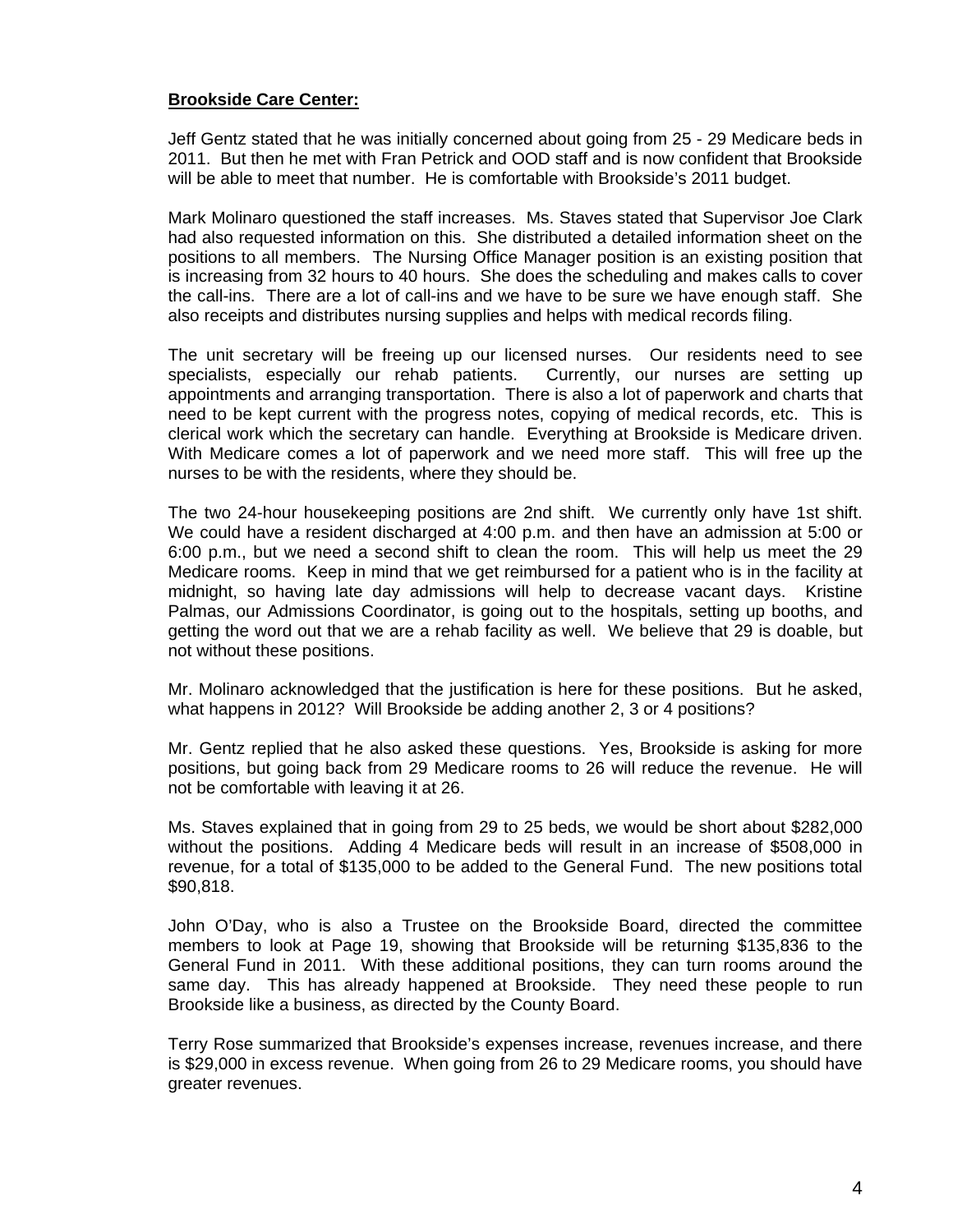Ms. Staves responded that we lowered private pay rooms from 46 to 38. Medicaid was also increased from 82 to 85. She reminded the committee that we are only paid \$140 per day for Medicaid rooms, which means that we lose about \$135 per day.

 MOTION to approve the Brookside Care Center 2011 budget as presented by Mike Goebel, seconded by David Arrington. MOTION CARRIED UNANIMOUSLY.

## **Aging & Disability Services:**

 Terry Rose referenced an e-mail he received from Mark Modory, a member of the MH/AODA Committee, with a question he had on the DADS budget. LaVerne Jaros said that she talked to Mr. Modory and provided him with a breakdown in detail of their MH budget. After her explanation, he agreed with it. She distributed this information to the committee.

 Mr. Rose informed the committee that provider contracts are being increased by 2% and referred them to the Contract handout.

 John Jansen said that a couple of contracts were increased more - about \$100,000 - due to increased utilization. Placement contracts are not included in this listing. Ms. Jaros said that most CBRFs are receiving a 2% increase, but the prescription drug and psychiatric hospital contracts will remain the same. There will also be no increase for congregate or home delivered meal contracts. Ms. Staves reviewed the increases or decreases of the DADS contracts with the committee. Mr. Jansen added that some of the increases do not have levy in them.

 Ms. Jaros noted that the biggest portion of levy increase is in the mental health services. Mr. Rose asked why the DADS levy was increasing. Ms. Jaros replied that it's due to increased utilization.

 Byron Wright, KHDS Director, stated that they served about 660 Kenosha County residents in 2009 at Bridges. This year, we are at 750. This is for emergency mental health stabilization. We are trying to divert people for inpatient care at St. Luke's Hospital in Racine.

 Terry Rose pointed out a \$15,000 increase for Rogers Memorial Hospital and asked we are using this facility. Ms. Jaros responded that they can only estimate utilization and referrals. If St. Luke's Hospital is full, they will need to use Rogers Memorial. They both provide the same service.

 Mr. Molinaro asked how much of these contracts is salaries. Ms. Jaros replied that these are the maximum contract amounts we would allow. Some provider health insurance costs have increased. But they will live within the 2% increase.

 Mr. Jansen stated that we increased the contracts because their expenses have gone up as well, and they have only received 2 small increases since 2002. Through the KARE Center, we can keep people out of inpatient hospital care. If we don't increase contracts, our providers will have to let staff go, and the level of service will go down. Our placements will increase. We have a level of service that we want our providers to maintain. The last time in the 90's, placements shot up when contracts were cut.

 Jim Truchan said that we have experienced turnover of 4 staff in the last 2 years. Those staff helped us collect Medicaid. Three went to Washington County and 1 went to Dane County. They took positions that pay much more and have greater benefits. We are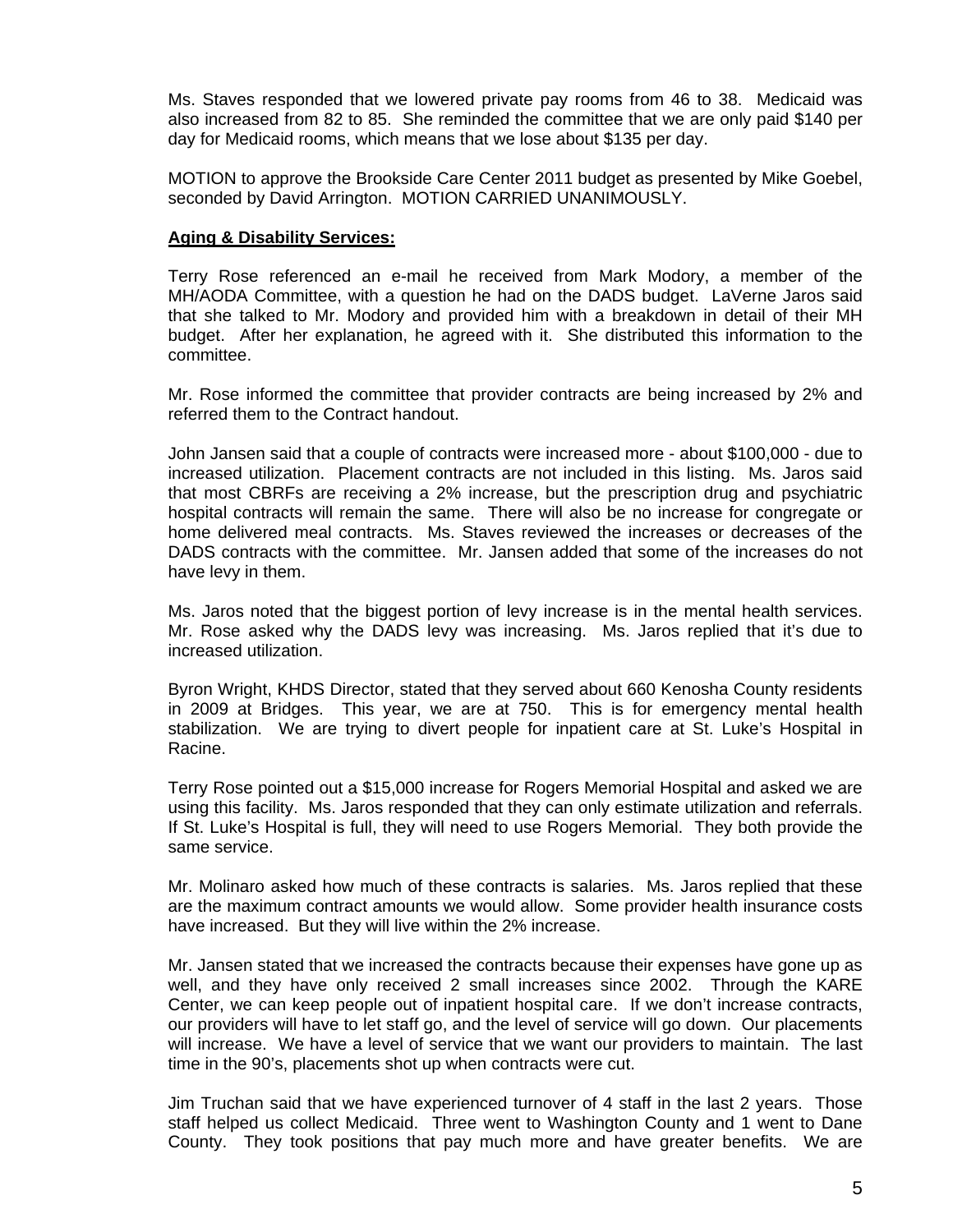basically training them and then losing them to other counties, to other similar programs. Where are our salaries in the mental health areas? We have a hard time filling positions, hiring a master's level employee, for \$30,000.

 Mr. Jansen added that the 2% is based on our providers' expenses and costs. Many of these services are mandated. We are in the business to be fiscally responsible, which this budget is, and to provide services to those families in need. We came in 2% less than our 2010 budget. We have less levy than last year.

 Kim Breunig asked what if we only gave the contracted providers a 1% increase. Mr. Jansen responded that staff would be let go or services would be cut. They have only had 2 small increases since 2002, and all of our providers are pushed to the maximum right now. Mike Goebel added that people in social work are not well paid to begin with, so he feels that a 2% increase to keep the experienced staff is acceptable. Otherwise, they'd be laying off experienced people.

 Mr. Jansen clarified that the 2% increase is not going totally to salary increases with all providers. Mr. Rose said that the comment he got from a provider was that the 2% was for salary increases. That is not our business. We put the contract out, and it's up to the providers how they provide the service within the contract amount. He agrees with Mark Molinaro.

 LaVerne Jaros said that we budgeted a 2% increase because that is the most we could squeeze out. Often it's the health insurance costs that are sky rocketing and they need the increase to cover that. It's up to the provider how they use the 2%. Most of our services are personnel, so most will be in salaries and fringe benefits.

 John Jansen directed the committee members to page 8 of the contract listing, to column 8. We still come in at \$37,000 less levy, even with the 2% increase.

 Jeff Gentz stated that how a provider spends the 2% increase is up to them, whether it be for salaries, health insurance, or other costs of doing business.

 Mr. Molinaro said that we are purchasing contract services. What happens internally is up to them. Mr. Rose agreed.

 MOTION to approve the Aging & Disability Services 2011 budget as presented by Jeff Gentz, seconded by Mike Goebel. David Arrington voted 'yes'. Terry Rose and David Celebre voted 'no'. Motion carried, 3-2.

### **Children & Family Services:**

 David Arrington asked what the practice has been within the last 10 years. Have we ever before asked for specific detail as it pertains to something in the 2% increase? He would like to see this addressed in the future. This should have been provided to us before we got to this point. We are speculating that all of these providers on this document are going to receive raises.

 Mr. Jansen replied that all of this information is reviewed internally by us. We have that data and that information. We bring program information to this committee.

 Mr. Arrington said that it comes down to a trust factor that you are doing your job when you bring this budget to this committee. You have taken the time to prepare the budget. It looks good to me and I support it.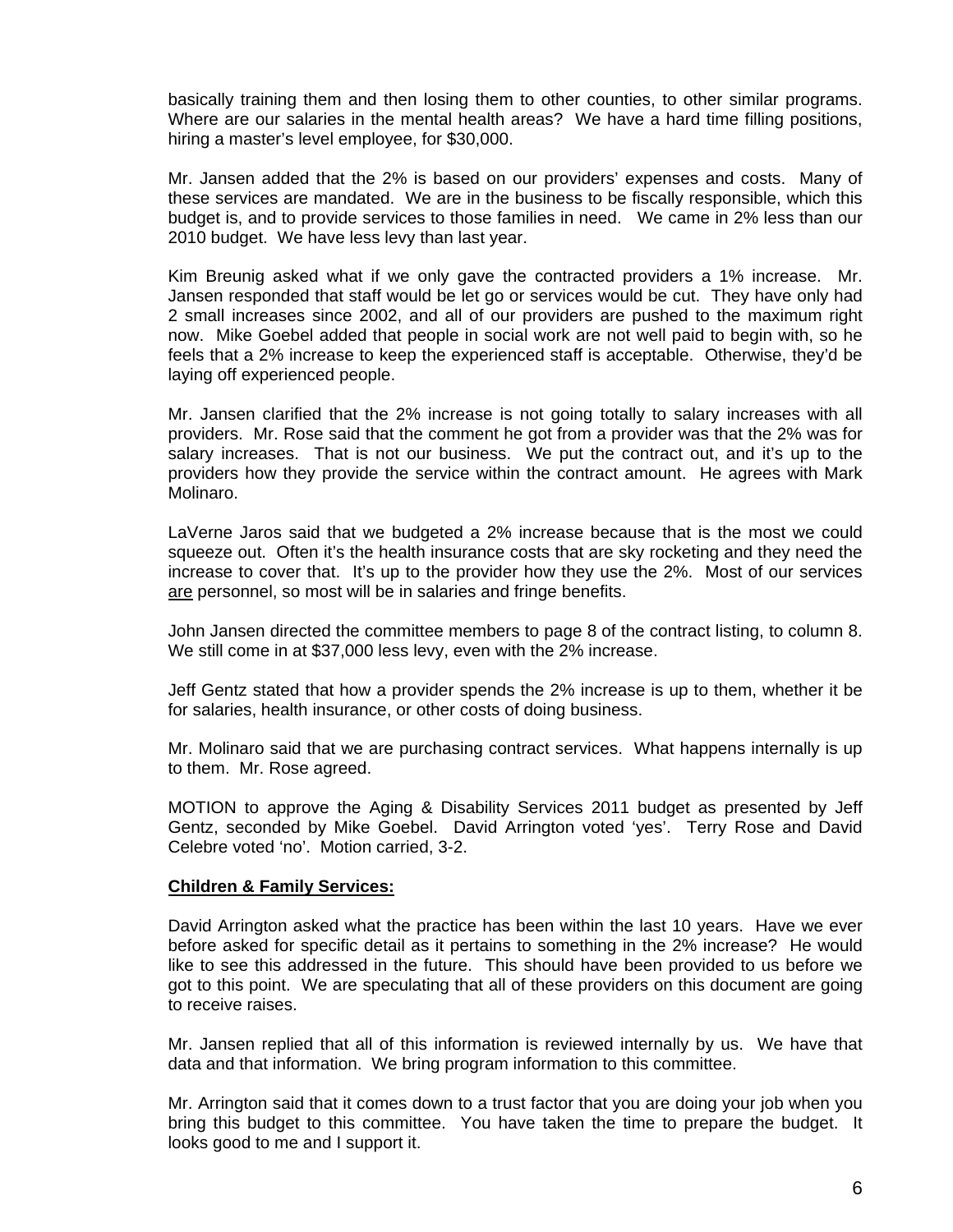Mr. Molinaro stated that every committee has a significant amount of trust in their staff. Most departments have put forward a 5% increase to the budget. He is meeting with the County Executive tomorrow to hear about a proposal to help us get down to the 2.75%.

 Mr. Celebre agreed with Mr. Molinaro. If there is any place we can cut, we need to. Every department wants the other departments to cut. We need some kind of give.

 Mr. Gentz said that he is looking to the future. Cuts hit this department more than other departments. DHS has come in cutting \$250,000. He is a little concerned that it will cost us more down the road if we make cuts.

 Mr. Arrington said he is not in favor of spending money, but we are not finding anything to cut in this budget. It's just not here.

 Mike Goebel stated that this is human services. This is not golf courses or highways. These are people that deal with human services. This is not the time to cut services for those serving people.

 Dayvin Hallmon agreed with Mr. Goebel wholeheartedly. He thanked the staff at DHS for this budget.

Terry Rose asked what \$300,000 cuts can be made to this budget.

 John Jansen replied that this is an \$82 million budget. Every year the levy has come down. We were told to come in with a '0' increase. We did better than that and came in with \$250,000 less. "I cannot, in good faith, recommend \$300,000 in cuts. You can go line by line and you will find nothing other than a very responsible budget and we will continue to put forth this budget as it is."

 Laurie Staves added that we put this together with no State budget next year. We have no clue as to what the State will do in July. We were very cautious because we do not believe we will see any increase in revenue sources. We are only \$11 million in levy. We draw down \$6 million more by using our levy for services in Kenosha County. A \$300,000 levy cut would mean a \$600,000+ cut in services to us. We came in with a \$245,000 decrease in levy. This is a fiscally responsible budget. The term 'personnel' means salaries and benefits. Personnel is not only salaries, it's both.

 Ron Rogers explained that Independent Living is a program that works with the older youth who are under a court order. They are juvenile delinquents, and as they get older - ages 17-18, Independent Living gets them a place to live. Utilization has increased. It went from 7.6 in 2008 to 16.7 in 2009, and is estimated to be at 22.8 in 2010. These kids need to live somewhere. If we placed them in Treatment Foster Care, it would cost \$3,000 a month or more, or at a Group Home at a cost of \$6,000 - \$7,000 a month. We have increased this contract due to increased utilization. The federal government has also increased the reporting requirements of this program. Starting 10/1/10, for youth aged 15-1/2 or older who spend 6 months or more in out-of-home care, we have to survey them at age 19 and again at age 21. This is a totally new requirement. Social work staff cannot do this - they don't have the time. The KHDS Independent Living Program will be asked to take on this new responsibility. This program keeps the kids in the community and works with them to become functioning adults. These are the reasons this contract budget was increased.

 Byron Wright added that kids in Independent Living can come to see them for as long as they want to. They see kids into their 30's. They have State money to help kids go to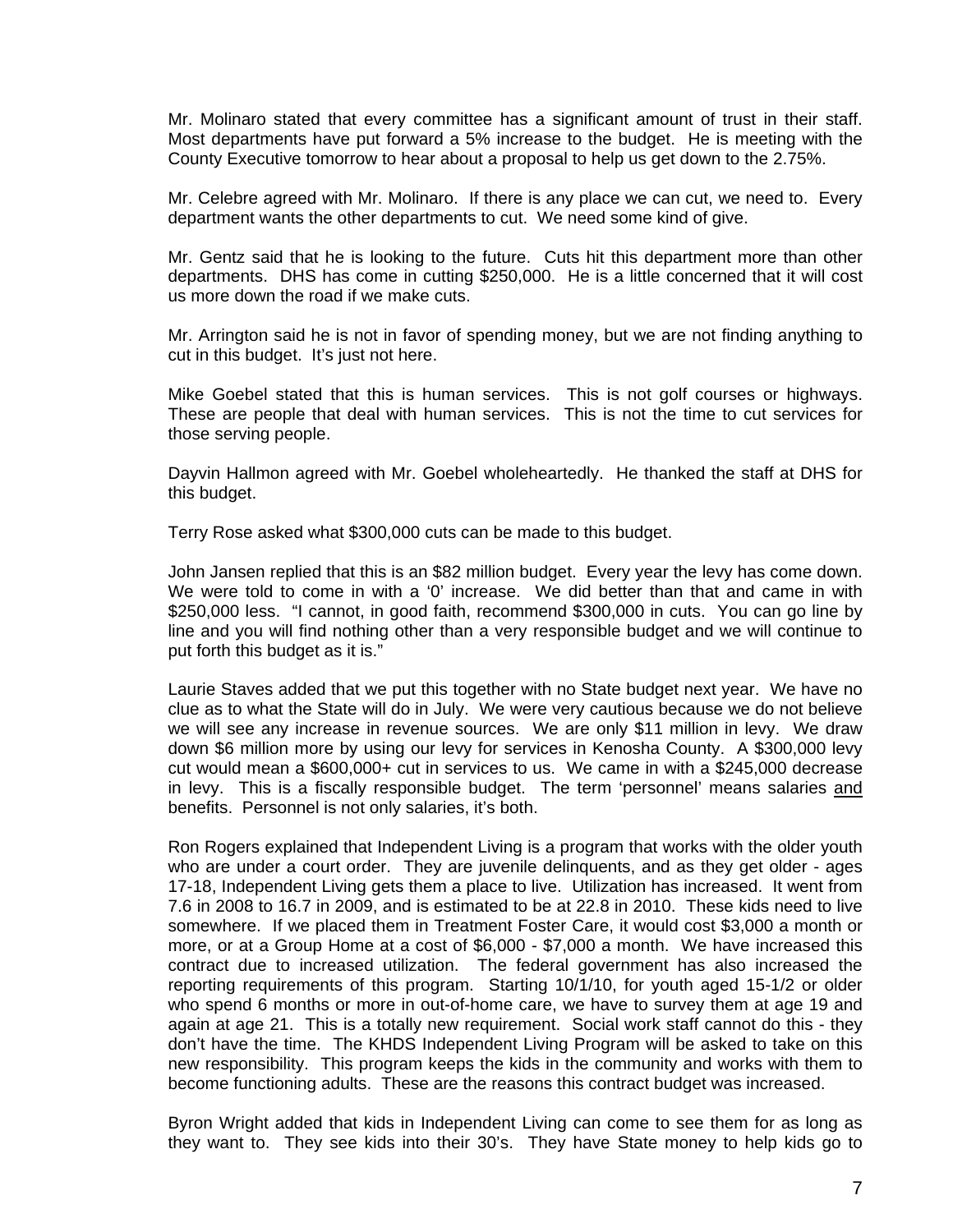college. Five Independent Living kids ended up becoming foster parents. Some ended up with mental illness and will be in the system for years. The Independent Living contract ends at age 18. The federal government requires that they work with the kids to age 21. They have federal grants for \$200,000 for homeless youth. They always keep their doors open because kids need support.

 Mr. Goebel commented that after age 18, most services forget about the kids. He gave a lot of credit to the KHDS organization for their commitment.

 Mr. Rogers continued that their goal is to return kids successfully home. They have 330 families being served as of today in the CPS Unit and 200 families in the Ongoing Unit. Social work staff provide the planning, assessment, and court documentation. Service providers do the hands-on work with the families. We have a great rate of non-recidivism - 73% - for juvenile delinquents. DCFS is able to provide excellent work only because of our continued partnerships with our providers.

 MOTION to approve the Children & Family Services 2011 budget as presented by Jeff Gentz, seconded by Mike Goebel. David Celebre and David Arrington voted 'yes'. Terry Rose voted 'no'. Motion carried, 4-1.

### **Workforce Development:**

 Terry Rose asked where the levy comes from. Adelene Greene replied that most of the levy is used to draw down other revenues. W-2 is 100% state funded. Child Support uses 34% of the levy to draw down 66% of revenues. FoodShare uses 50% to draw down another 50%.

 Mr. Rose asked why expenses increased from \$18 million to \$21 million. Ms. Staves replied that \$580,000 is staff increases. DWD has a lot of staff, with 78 FTEs. We also received an increase in W-2 benefits and services of \$1.4 million. WIA increased by \$360,000, but \$357,000 of that is pass-thru funds for Racine and Walworth (as Kenosha County is the fiscal agent for this tri-county consortium).

 Mr. Rose asked about the Boys & Girls Club contract increase of \$130,000. Mr. Jansen explained that this was for the WIA Summer Youth Employment Program. Using WIA funds and levy, we helped 200 kids get summer jobs in 2010. We did this in 2009 for 300 kids. This has such a positive benefit to the community. The kids stay out of trouble, juvenile crime goes down over the summer, and the kids gain some job skills.

 Mr. Rose also questioned the Goodwill contract for Child Care that was increasing \$300,000. The levy is \$471,300. He asked why the levy is so high for this contract. Ms. Greene explained that the service description was cut off for this program. This \$2.6 million contract provides extensive services including Child Care Center operations, case managers to assist participants with FoodShare, Employment & Training, WIA, W-2, Children First, job search, workshops, and motivational training. This levy is used to draw down an additional 50% in revenue.

 Mr. Molinaro questioned the 5.4% increase in personnel costs. Ms. Staves responded that 5 employees went from single to family insurance coverage, which was a \$70,000 increase. Employee raises are frozen, but Economic Support workers still get their step increases where applicable. Some temporary workers were also added for a cost of \$74,000. The 4 additional employees were actually added by resolution in March, 2010 and May, 2010, and are being carried over into 2011.